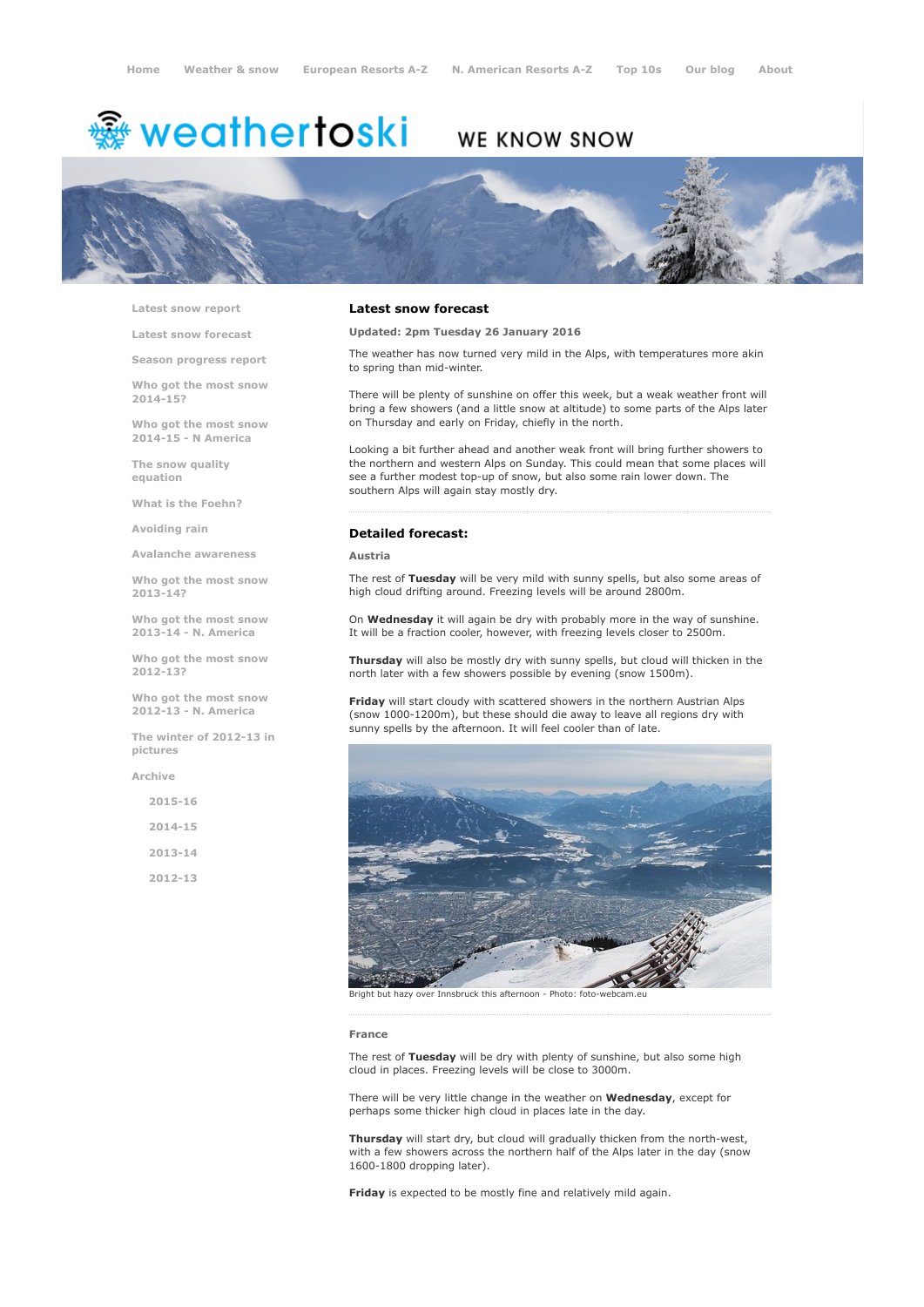

E: [info@weathertoski.co.uk](mailto:fraser@weathertoski.co.uk)

T: +44 (0)20 3151 3154



A spring-like day in the lower reaches of the Paradiski. This is Montalbert - Photo winter.montalbert.com

#### Italy

The rest of Tuesday will be dry with plenty of sunshine, though also with some areas of high cloud in places. Freezing levels will be close to 3000m.

There will be very little change in the weather on Wednesday, with bright/sunny spells and freezing levels between 2600m and 3000m.

Thursday will again be mostly dry with sunny spells, but cloud will thicken up in places later in the day, with one or two showers (snow 1600m) possible close to the northern border regions by evening and overnight.

Friday should be another dry, mostly sunny and relatively mild day.



A fine afternoon with some high cloud over Madonna di Campiglio today Photo: funiviecampiglio.it

### Switzerland

The rest of Tuesday will be dry with sunny spells, but also some high cloud in places. It will be very mild with freezing levels close to 3000m.

There will be very little change in the weather on **Wednesday**, other than a slight drop in temperature at altitude.

Thursday should start bright or sunny, and remain so in the far south/southeast. However, cloud will thicken up in the north and west, with a few showers later in the day, with snow initially above 1700m but dropping later.

Friday may start cloudy in the northern and north-eastern Alps with the odd shower/flurry. However, there will be brighter weather in the west, which will extend to most areas as the day progresses.